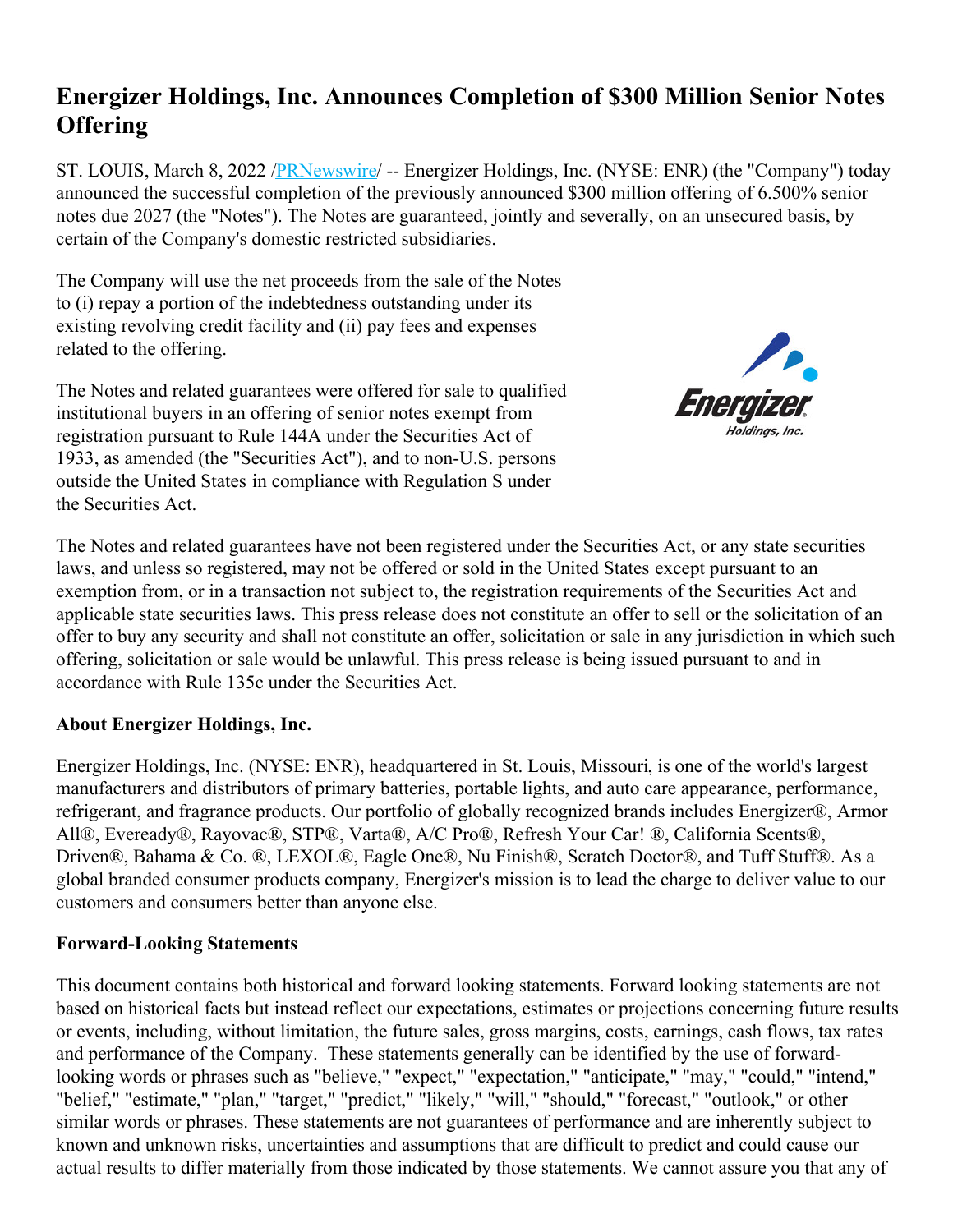our expectations, estimates or projections will be achieved. The forward-looking statements included in this document are only made as of the date of this document and we disclaim any obligation to modify or revise any forward-looking statement to reflect subsequent events or circumstances. Numerous factors could cause our actual results and events to differ materially from those expressed or implied by forward-looking statements including, but not limited to:

- Global economic and financial market conditions, including the conditions resulting from the ongoing COVID-19 pandemic, and actions taken by our customers, suppliers, other business partners and governments in markets in which we compete might materially and negatively impact us;
- Competition in our product categories might hinder our ability to execute our business strategy, achieve profitability, or maintain relationships with existing customers;
- Changes in the retail environment and consumer preferences could adversely affect our business, financial condition and results of operations;
- We must successfully manage the demand, supply, and operational challenges brought about by the COVID-19 pandemic and any other disease outbreak, including epidemics, pandemics, or similar widespread public health concerns;
- Loss or impairment of the reputation of our Company or our leading brands or failure of our marketing plans could have an adverse effect on our business;
- Loss of any of our principal customers could significantly decrease our sales and profitability.
- Our ability to meet our growth targets depends on successful product, marketing and operations innovation and successful responses to competitive innovation and changing consumer habits;
- We are subject to risks related to our international operations, including currency fluctuations, which could adversely affect our results of operations;
- If we fail to protect our intellectual property rights, competitors may manufacture and market similar products, which could adversely affect our market share and results of operations;
- Our reliance on certain significant suppliers subjects us to numerous risks, including possible interruptions in supply, which could adversely affect our business;
- Our business is vulnerable to the availability of raw materials, our ability to forecast customer demand and our ability to manage production capacity;
- Changes in production costs, including raw material prices, freight and labor could erode our profit margins and negatively impact operating results, and reactions to our pricing actions;
- The manufacturing facilities, supply channels or other business operations of the Company and our suppliers may be subject to disruption from events beyond our control;
- We may be unable to generate anticipated cost savings (including from our restructuring programs), successfully implement our strategies, or efficiently manage our supply chain and manufacturing processes, and our profitability and cash flow could suffer as a result;
- Sales of certain of our products are seasonal and adverse weather conditions during our peak selling seasons for certain auto care products could have a material adverse effect;
- A failure of a key information technology system could adversely impact our ability to conduct business;
- We rely significantly on information technology and any inadequacy, interruption, theft or loss of data, malicious attack, integration failure, failure to maintain the security, confidentiality or privacy of sensitive data residing on our systems or other security failure of that technology could harm our ability to effectively operate our business and damage the reputation of our brands;
- We have significant debt obligations that could adversely affect our business and our ability to meet our obligations;
- We may experience losses or be subject to increased funding and expenses related to our pension plans;
- The estimates and assumptions on which our financial projections are based may prove to be inaccurate, which may cause our actual results to materially differ from our projections, which may adversely affect our future profitability, cash flows and stock price;